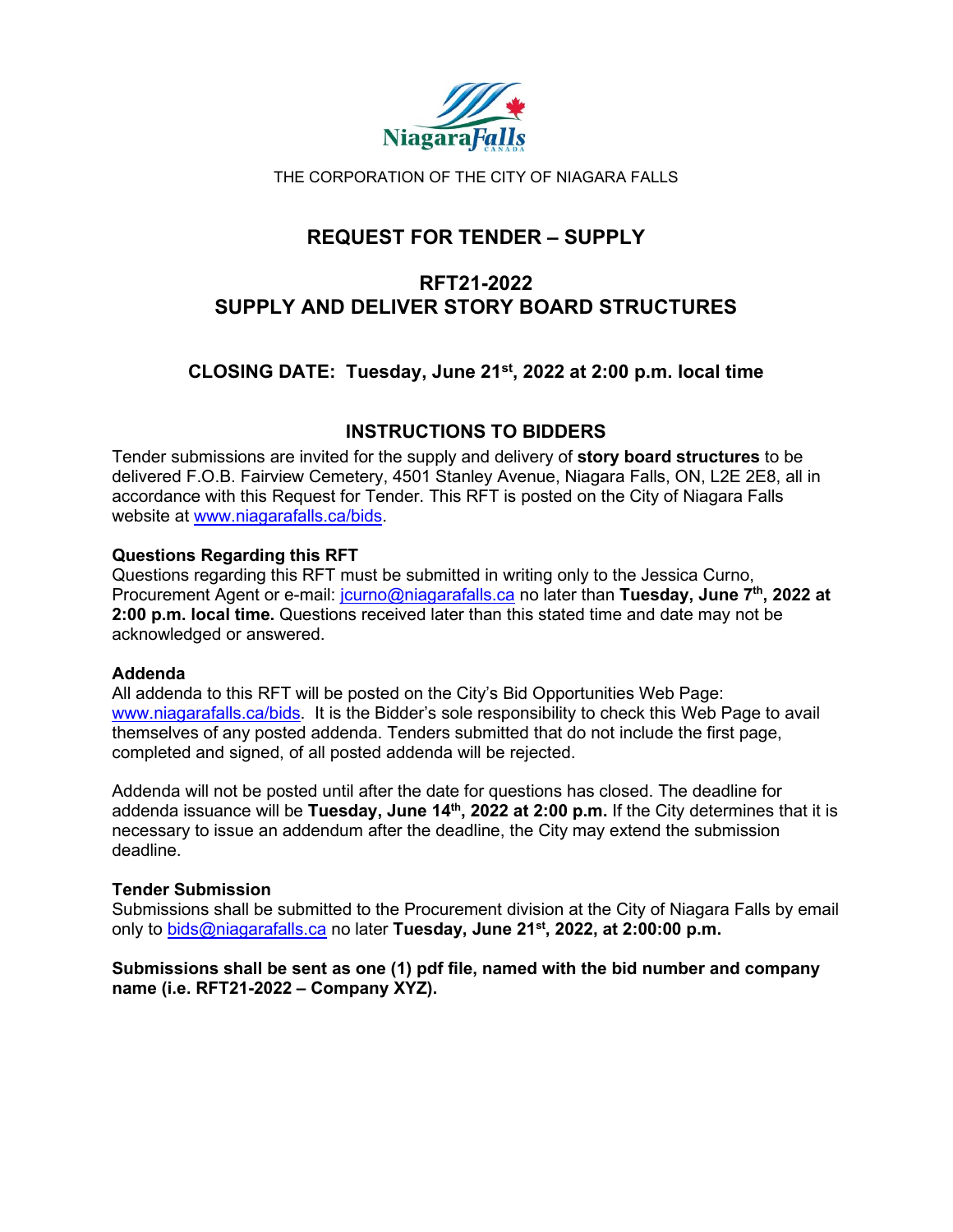# **INSTRUCTIONS TO BIDDERS**

# **TABLE OF CONTENTS**

| Instructions to Bidders                                                  | pages $1 - 16$ |
|--------------------------------------------------------------------------|----------------|
| Scope of Work                                                            | 2 pages        |
| Drawing<br>(Associated Engineering - #5558-00-S-300, dated May 27, 2022) | 1 page         |
| <b>APPENDICES</b>                                                        |                |

Appendix A: Form of Tender - 2 pages - 2 pages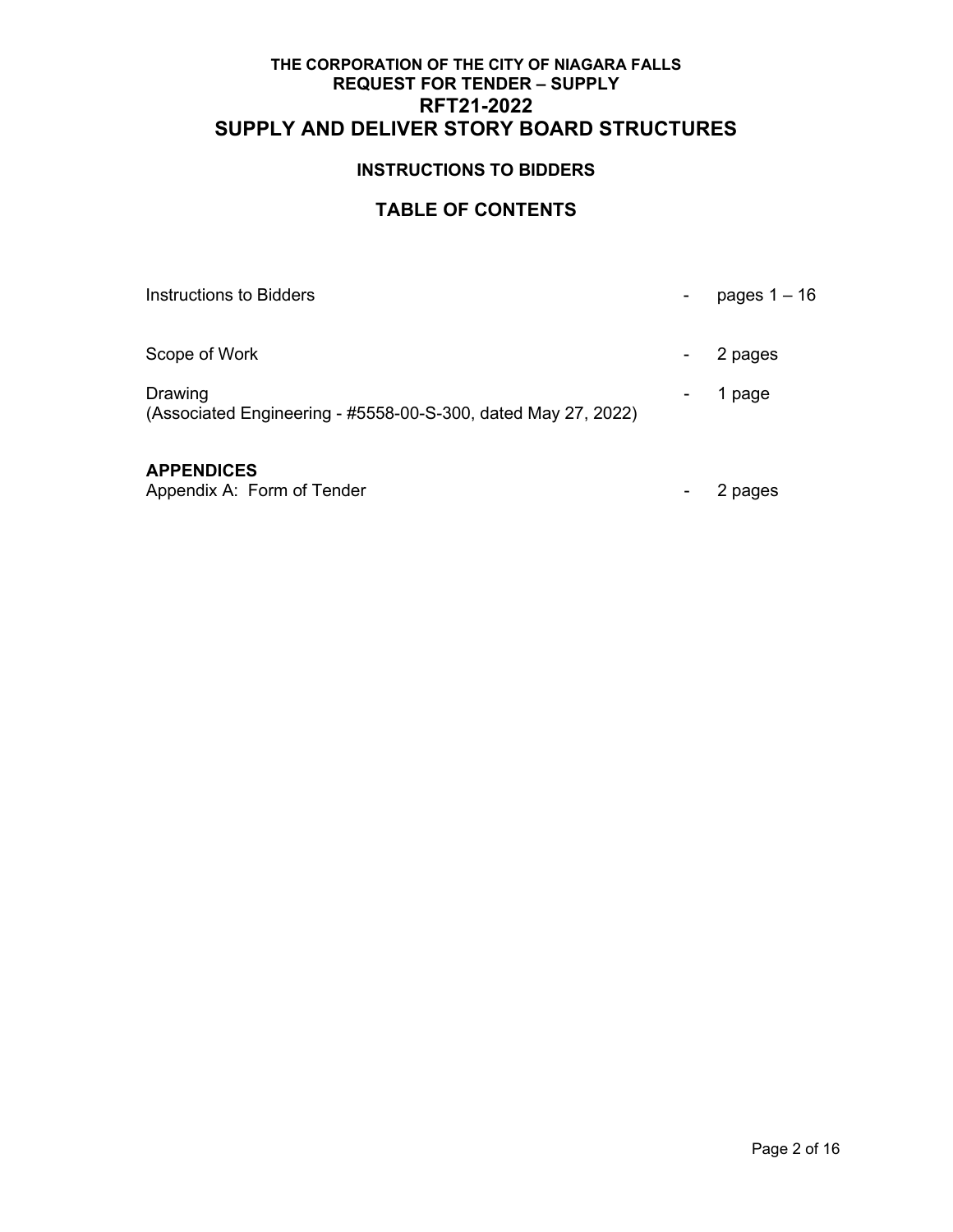# **INSTRUCTIONS TO BIDDERS**

## 1. **Definitions**

Throughout this Request for Tender - Supply, unless inconsistent with the subject matter or context:

- a) City and Owner shall mean The Corporation of the City of Niagara Falls.
- b) Bidder means a legal entity, being a person, partnership or firm that submits a Tender in response to this RFT.
- c) RFT and Request for Tender shall mean the Request for Tender inclusive of all appendices, attachments and any addenda that may be issued by the City of Niagara Falls.
- d) The words Tender and Tender submission shall mean the Tender submission received from the Bidder by the City, in response to the RFT.
- e) Contract means the undertaking by the parties to perform their respective duties, responsibilities and obligations as prescribed in this Request for Tender per the Agreement issued by the City which shall include this RFT, the Tender submission, and all Addenda and represents the entire agreement between the parties.
- f) Supplier means the company to whom the City has issued an Agreement.

## 2. **Named Parties**

 For the purposes of this Contract the following parties are identified: **Owner:** The Corporation of the City of Niagara Falls, the "City" **City's Contract Administrator**: Nick Golia, Senior Project Manager **Contact for Inquiries:** Jessica Curno, Procurement Agent, e-mail [jcurno@niagarafalls.ca](mailto:jcurno@niagarafalls.ca)

### **TENDER SUBMISSION**

The following policy regarding the submission of Tenders and the Tender opening procedures will be applicable. Bidders must adhere strictly to the instructions concerning submission.

- 1. Tenders should include all required pages and must be signed by the Bidder, in ink or verifiable electronic signature, where stated on Appendix A: Form of Tender page(s) and on any other pages so stated.
- 2. Tenders received without the signed Appendix A: Form of Tender completed and all signed Addenda as issued by the City may be rejected. The signed Appendix A: Form of Tender and any posted addenda to this RFT must be included in the email submission to Procurement, City of Niagara Falls at [bids@niagarafalls.ca.](mailto:bids@niagarafalls.ca)
- 3. There will not be a Public Opening. Tender results will be posted on the City's Bid Opportunities webpage under the bid after the opening.
- 4. Any erasures, alterations or cross-outs must be initialed in ink or verifiable electronic signature by the Bidder. Failure to do so may result in the rejection of the Bidder's Tender submission by the City.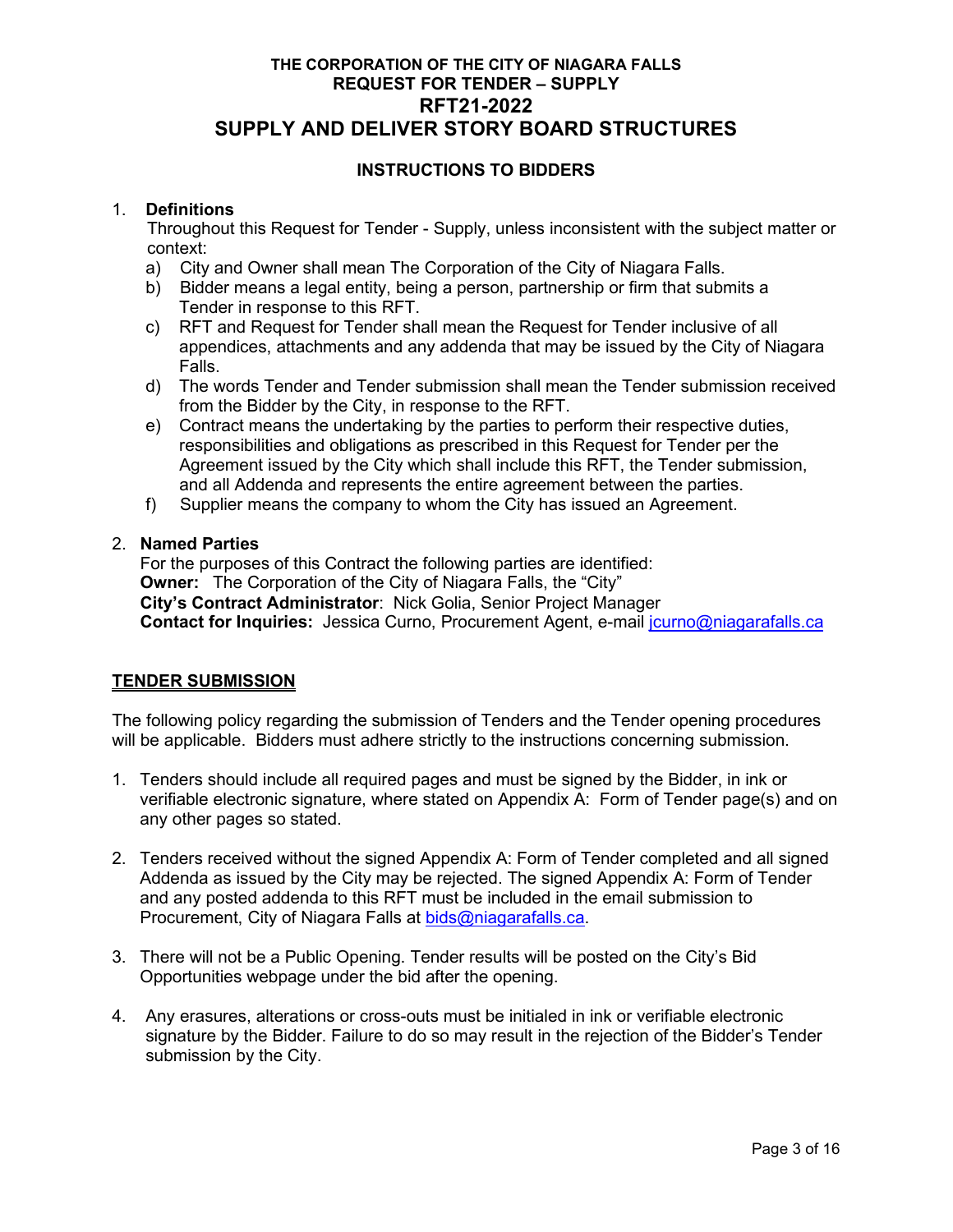# **INSTRUCTIONS TO BIDDERS**

### 5. **Tender Submission Sequence**

Submissions must be in the following sequence:

- a) Appendix A: Form of Tender
- b) Signed Addendum page if applicable
- c) Optional Supplementary Bidder information (i.e. product or warranty information)

# **BIDDER REQUIREMENTS**

### 1. **Notification of Potential Bidders Not Guaranteed**

The City posts notification of all RFT and other opportunities on its Internet webpage [\(www.niagarafalls.ca/bids\)](http://www.niagarafalls.ca/bids). Bidders are to review this webpage to inform themselves of any requests for Tenders, etc. The City shall not guarantee that previous successful Bidders or any potential Bidders shall be notified by any means electronic or otherwise of any RFT or other opportunity. It is the responsibility of any potential Bidder to check this Web Page to avail themselves of any RFT or other opportunity.

### 2. **Questions Regarding Possible Discrepancies**

 If a Bidder finds discrepancies, ambiguities or omissions in the Contract Documents, or should be in doubt as to their meaning, they shall notify the Owner at once, who will have prepared and posted on the website a written addendum to all Bidders. All addenda are to be incorporated in the Tender and will be become part of the Contract. The Owner will not be responsible for any other explanations or interpretations of the proposed Contract Documents.

### 3. **Tender Submission and Correspondence in English**

Tender submissions and all subsequent documents, invoices, reports, schedules and correspondence of any kind must be prepared in English and Bidders must be able to converse and correspond fluently in English directly or through an interpreter supplied by and at the total cost to the Bidder.

### 4. **Form of Tender - Appendix A**

- a) Bidders must complete all required spaces and sign where indicated on the Appendix A: Form of Tender.
- b) Bidders must attach all required documents to the Appendix A: Form of Tender pages.
- c) The Appendix A: Form of Tender pages must be signed by an Officer of the Bidder's Company who has authority to bind the Company.
- d) All taxes to be extra to the unit prices stated on the price schedule.
- e) By submitting a Tender in response to this RFT, the Bidder thereby acknowledges that offers contained within its Tender shall be irrevocable and remain open for acceptance by the City for a period of not less than forty-five (45) days from the closing date and time specified in this RFT.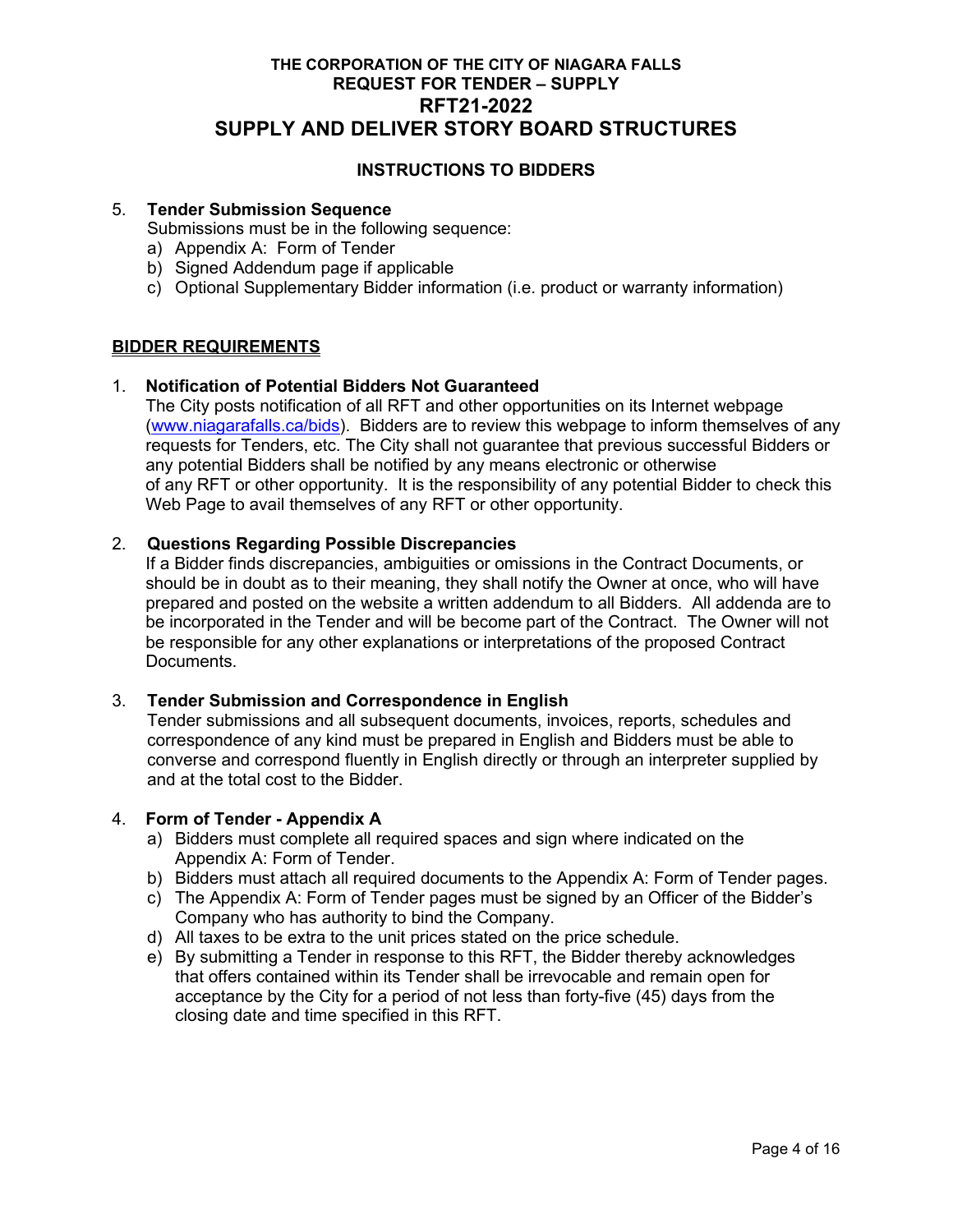# **INSTRUCTIONS TO BIDDERS**

### 5. **Adherence to Requirements**

The Bidder is requested to adhere strictly to all requirements and complete all sections of this RFT including all appendices and addendums. Failure to do so may be sufficient cause for rejection of the Tender submission.

### 6. **Liability for Errors**

While the City has used considerable efforts to ensure an accurate representation of information in this RFT, the information contained in this RFT is supplied solely as a guide for Bidders. The information is not guaranteed or warranted to be accurate by the City, nor is it necessarily comprehensive or exhaustive. Nothing in this RFT is intended to relieve Bidders from forming their own opinions and conclusions with respect to the matters addressed in this RFT.

### 7. **Collusion**

By submitting a Tender, a Bidder certifies that the Tender has been prepared independently and without collusion with any other Bidder.

### 8. **Conflicts of Interest**

- a) In its Tender, the Bidder must disclose to the City any potential conflict of interest that might compromise the performance of the service. If such a conflict of interest does exist, the City may, at its discretion, refuse to consider the said Tender.
- b) The Bidder must also disclose whether it is aware of any City employee, City Council member or member of a City agency, or commission thereof, having a financial interest in the Bidder and the nature of that interest. If such an interest exists or arises during the evaluation process or the negotiation of the Contract, the City may, as its discretion, refuse to consider the Bidder's submission or withhold the award of any Contract to the Bidder until the matter is resolved to the City's sole satisfaction.

# 9. **Anti-Lobbying Restrictions and Required Disclosure**

- a) Bidders, their company staff members, or anyone involved in preparing their Tender submission must not engage in any form of political or other lobbying whatsoever with respect to this project or seek to influence the outcome of the RFT and subsequent procurement process. This anti-lobbying restriction extends to all City Staff and elected Council members of the City.
- b) In the event of any such lobbying, the City shall reject any Tender submission by that Bidder without further consideration and terminate that Bidder's right to continue in the RFT and any subsequent procurement process. All correspondence or contact by interested parties with the City must be directly and only with the Contact for Inquiries identified in this RFT. It should be duly noted by all Bidders that this antilobbying restriction extends from the release date of this RFT through to the date and time when the City formally awards the Contract. Any lobbying undertaken during this time frame by any Bidder or the Bidder's company staff members, or anyone involved with their Tender submission may result in immediate disqualification from the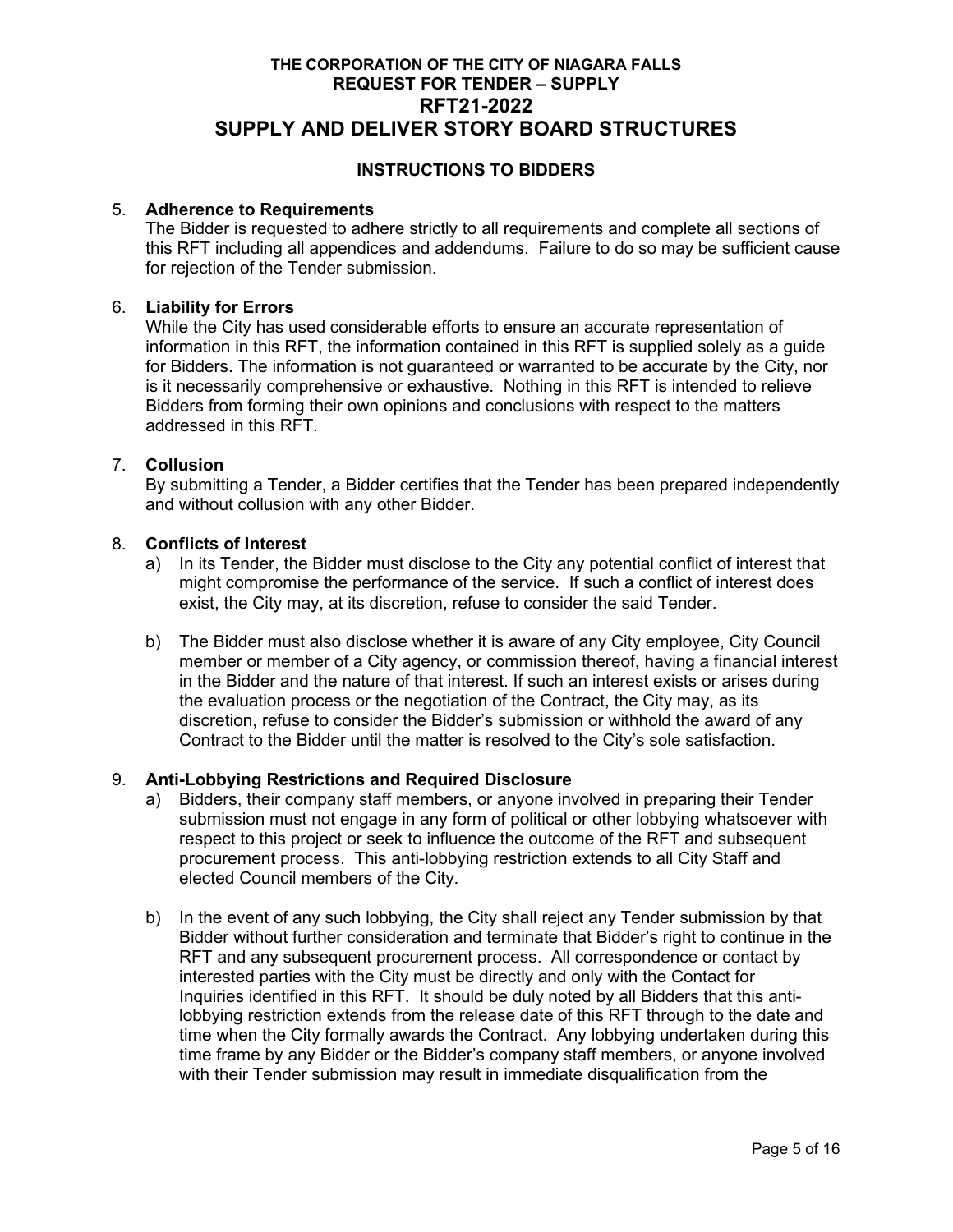# **INSTRUCTIONS TO BIDDERS**

process. This anti-lobbying restriction is not meant to affect the day-to-day operations of the City, its Staff and the elected Council of the City that may necessarily include contact with potential Bidder to this RFT regarding other business.

c) This section shall not be intended to disallow any meetings, interviews or clarifications requested or authorized by the City, its authorized Staff, the City's representative for this work or their authorized designates.

### 10. **Bidder's Expenses**

Bidders are solely responsible for their own expenses in preparing a Tender and for subsequent negotiations with the City, if any. If the City elects to reject all Tenders received, the City will not be liable to any Bidder for any claims, whether for costs or damages incurred by any Bidder in preparing their Tender, loss of anticipated profit in connection with any final contract, or any other matter whatsoever.

#### 11. **Erasures and Alterations**

Any erasures, alterations or cross-outs must be initialed in ink or verifiable electronic signature by the Bidder. Failure to do so shall result in the rejection of Bidder's Tender submission by the City.

### 12. **Public Comment or Promotion of Tender Submission**

Except for Bidder's interviews, meetings or presentations specifically authorized or arranged by the City contact person or authorized designate, neither Bidders nor their representatives shall make any public comment, respond to questions in a public forum, or carry out any activities to publicly promote or advertise their submission, or their interest or participation in the Tender and subsequent procurement processes (if any) without the City's prior written consent, which consent may be arbitrarily withheld or delayed.

### 13. **Adjustments to Tender Submissions after Closing Date**

No adjustments by any Bidders to their Tender submissions will be permitted after the stated closing date for this RFT, except as otherwise provided herein.

#### 14. **Withdrawal of Tender**

Bidders shall be permitted to withdraw their unopened Tender after the Tender has been delivered to the Manager of Procurement at any time up to the official **closing time** by submitting a written request from the Bidder to the Manager of Procurement, prior to the time specified for the Tender closing. The City reserves the right to withdraw, at its discretion, this RFT at any time and shall not be liable for any expense, cost, loss or damage incurred or suffered by any Bidder as a result of such withdrawal.

#### 15. **Conditional Tenders**

Tenders which are incomplete, conditional, obscure, contain additions not called for, or contain agreements, contracts or obligations from the Tender's company or parent company, erasures, or contain alterations irregularities of any kind, shall be rejected.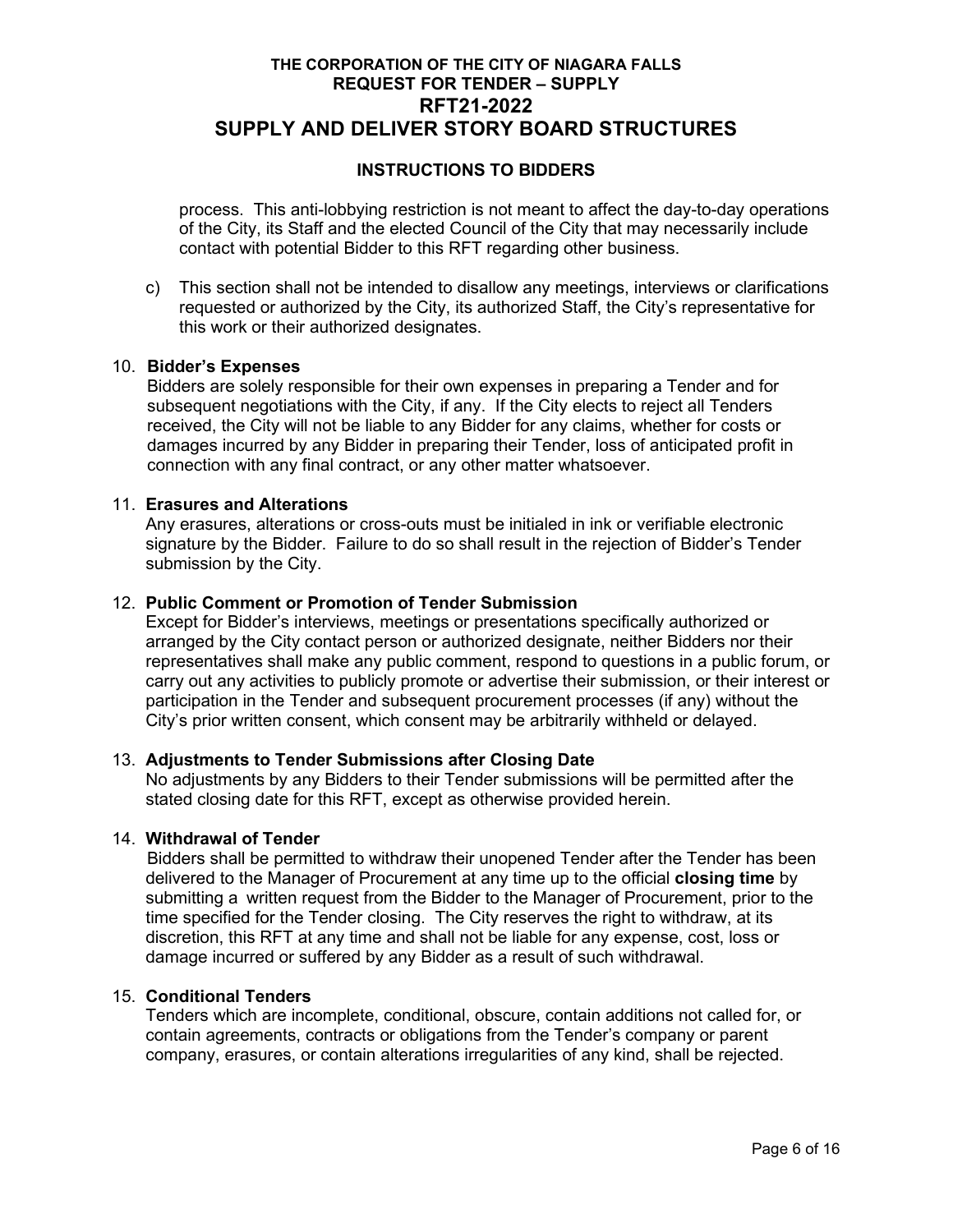# **INSTRUCTIONS TO BIDDERS**

### 16. **Irrevocability and Firm Prices**

Tender submissions received from Bidders are to be irrevocable and open for acceptance for a period of not less than forty-five (45) days after the closing date stated in this RFT. The prices stated on the Form of Tender shall remain firm for the duration of the Contract period.

### 17. **Escalation Clauses**

Tenders containing an escalation clause of any kind shall be rejected.

### 18. **Harmonized Sales Tax**

The Harmonized Sales Tax shall be shown as a separate item on the Form of Tender and be included in the total Tendered price. The Harmonized Sales Tax registration number must also be shown on the Form of Tender, at the designated location, below the Bidder's signature. The Supplier will be required to pay Harmonized Sales Tax on purchases which he/she makes under any Contract resulting from this RFT. Bidders are instructed to include this tax in the prices Tendered herein.

### 19. **New Goods and Materials Only**

Unless otherwise stated all goods supplied as a result of this RFT shall be new only, never used, of the latest manufacture and not re-manufactured.

### 20. **Goods and Materials Suitable for Use**

The Bidder warrants that any goods, materials, articles or equipment to be supplied under or pursuant to any Contract resulting from this RFT, that is or are to be made or used for a particular purpose, will be fit and suitable for that purpose.

### 21. **Origin of Goods and Materials**

Wherever possible, the goods, materials, articles or equipment, specified or called for in or under this RFT shall be of Canadian origin and manufacture.

### 22. **Warranties and Covenants**

The Contractor will represent, warrant and covenant to the City, and acknowledge that any service or supply, as a result of this RFT, will be strict accordance with the functional and technical requirements set out in this RFT.

### 23. **W.H.M.I.S. Requirements**

As applicable the Supplier must supply a supplier label and appropriate Material Safety Data Sheet under the W.H.M.I.S. legislation and Hazardous Protection Act for all controlled products to be supplied per this RFT. Any controlled good supplied without appropriate data sheet and proper labeling will not be accepted and will be returned at the sole cost to the Supplier.

## 24. **Third Party Software**

Where the City is in possession of software containing or constituting confidential proprietary information belonging to third parties, the successful Bidder shall not, except in the usual incidental manner genuinely necessary for the intended use of such software on the equipment of the City;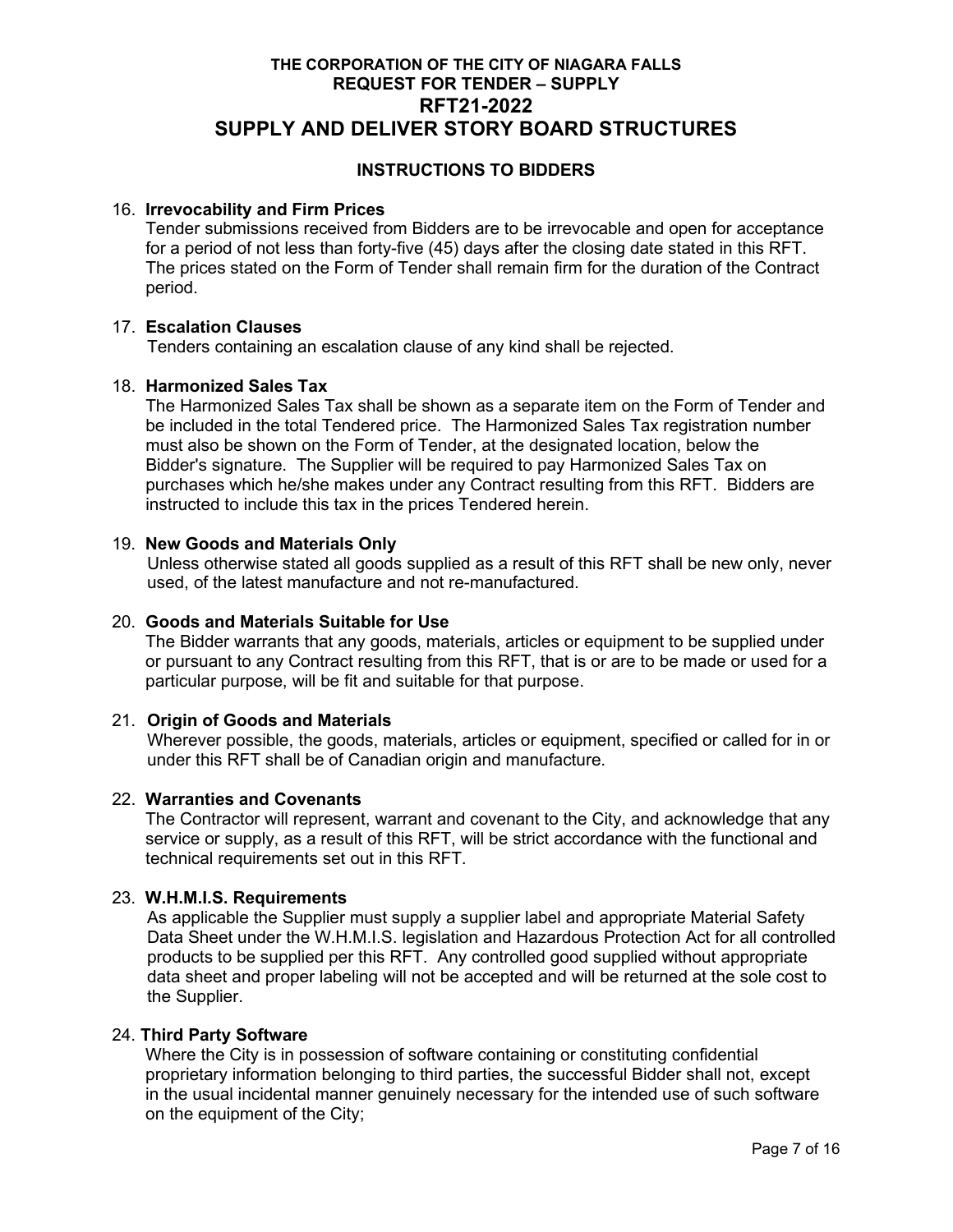# **INSTRUCTIONS TO BIDDERS**

- a) analyse, copy, decompile, disassemble, translate, convert, reverse engineer or duplicate any physical embodiment or part thereof, or permit any person to do so; or
- b) divulge to any unauthorized person the ideas, concepts or techniques, or make any other improper use, of such software.
- c) The successful Bidder shall fully defend, save harmless and indemnify the City from and against any loss or damages suffered by the City as a result of any failure by the successful Bidder, its officers, directors, partners, contract personnel, agents and employees or any of them to comply with the provisions hereof.
- d) Should the successful Bidder include third party components within the documents, expertise, design and any other aspect of the Tender submitted to the City, the successful Bidder must secure the rights to use and repackage third party components and pass on those rights to the City without additional charges.
- e) The City will own all intellectual property rights, including (without limitation) copyright, in and to all deliverables provided by the successful Bidder and its sub-consultants.
- 25. **Patents, Intellectual Property Rights, Copyright, Trademarks, Technology Rights**  By submitting a Tender, the Bidder warrants that the information contained in its Tender does not infringe any Patents, intellectual property rights, Copyright, Trademarks, Technology Rights of any third party and agrees to defend The Corporation of the City of Niagara Falls at the Bidder's own expense, in all suits, actions or proceedings in which the City of Niagara Falls is made a defendant for actual or alleged infringement of any Canadian or foreign letters patent, intellectual property rights, copyright trademarks, technology rights or any other related rights to the above resulting from the City of Niagara Fall's contractual relationship with the Bidder and the Bidder's use of any or all technologies, methodologies, strategies in providing the services required herein. The Bidder further agrees to pay and discharge any and all judgments or decrees which may be rendered in any such suit, action or proceeding against the City of Niagara Falls. The Bidder agrees to indemnify and hold harmless the City of Niagara Falls from any and all license, royalty and proprietary fees or costs, including legal costs, which may arise out of the City of Niagara Fall's contractual relationship with the Bidder and the Bidder's use of any or all technologies, methodologies, strategies in providing the services required herein. It is expressly agreed by the Bidder that these covenants are irrevocable and perpetual.

### 26. **Compliance with Laws and Acts**

The Supplier shall comply with all Federal, Provincial and Municipal Laws, statutes, regulations and bylaws, relevant to this RFT including but not limited to:

- The Construction Act, R.S.O. 1990, c. C.30, as amended.
- The Occupational Health and Safety Act, R.S.O. 1990, c. 0.1, as amended.
- Workplace Safety and Insurance Act, effective January 1, 1998, as amended
- The Municipal Freedom of Information and Protection of Privacy Act, R.S.O. 1990, c. M.56, as amended.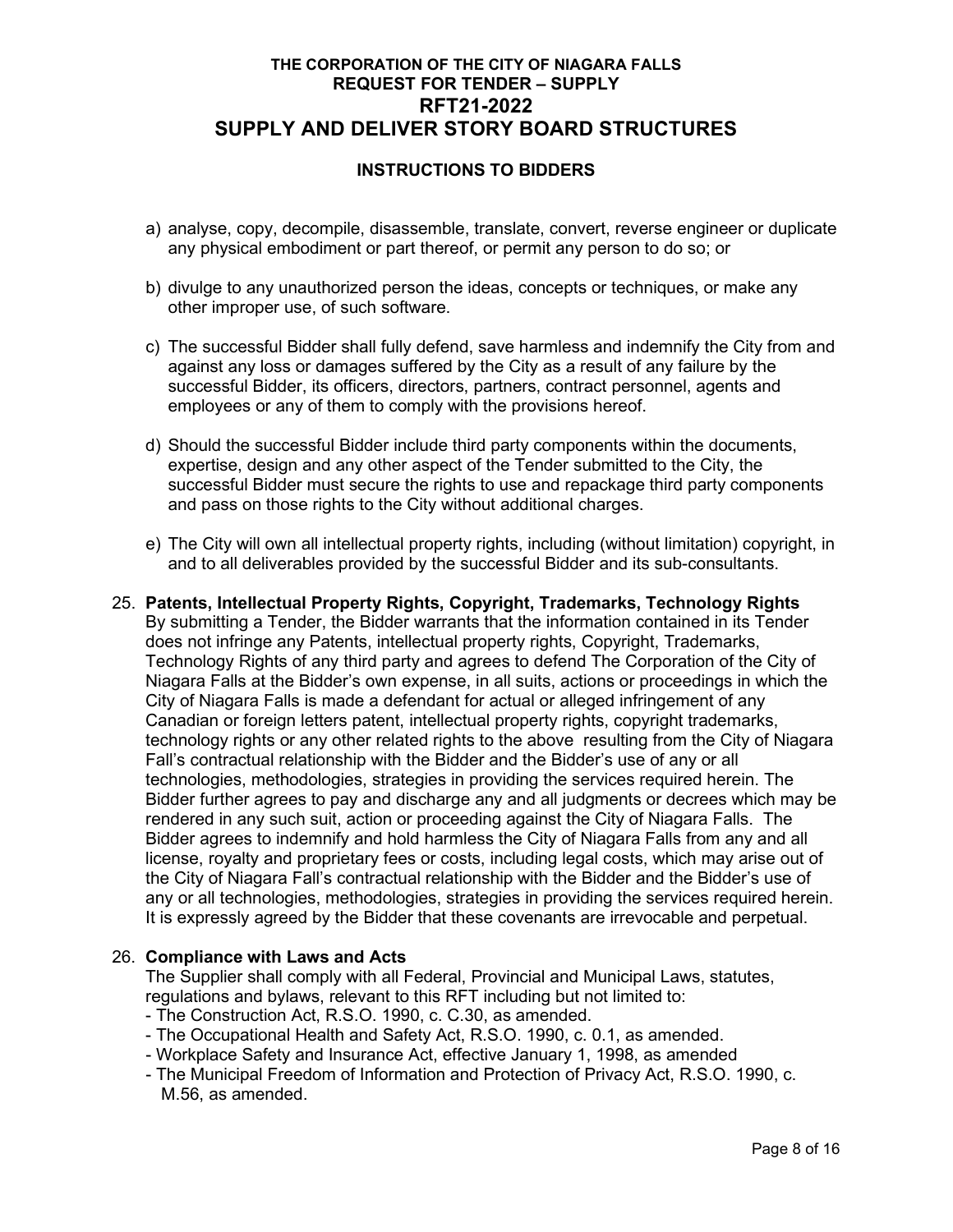# **INSTRUCTIONS TO BIDDERS**

 - Accessibility for Ontarians with Disabilities Act (AODA) 2005. Third party suppliers who deliver goods and services on behalf of the City are required to ensure they meet the legislative requirements of the AODA's Integrated Accessibility Standard, as per Ontario Regulation 191/11, Section 7.

### 27. **Freedom of Information**

Any information including all work as described in this RFT, service or product details, prices, statements, and any other information provided by the Bidder shall be kept strictly confidential and release of same, except for any details regarding this Tender document stated in a Report to the Council of the City, shall only be granted in accordance with the Municipal Freedom of Information and Protection of Privacy Act, R.S.O. 1990, c. M.56 as amended.

### 28. **Omission & Mis-statements**

- a) All pages of this RFT and the Contract, shall be taken together to explain each other, and to make the whole consistent; and if it is found that anything has been omitted or misstated, which is necessary for the proper performance and completion of any part of the work contemplated, the Supplier shall, at the Supplier's own expense, and without making any extra claim, therefore, execute the same as if it has been properly described, and the correction of any such omission or mis-statement shall not be deemed to be an addition to, or deviation from the works hereby contracted for; nor shall such decision or correction entitle the Supplier to any extension of time for the completion of the Contract.
- b) It is to be understood that the complete RFT containing all documents and drawings as posted on the City's Bid Opportunities webpage [\(www.niagarafalls.ca/bids\)](http://www.niagarafalls.ca/bids) shall constitute the RFT. Any Tenders received that have clauses or any wording or figures, statistics, numbers, quantities or any other items that have been changed or altered in any way shall be rejected and not accepted by The Corporation of the City of Niagara Falls.

# 29. **Agreement with Terms**

By submitting a Tender the Bidder agrees to all the terms and conditions of this RFT. Bidders who have obtained this RFT and any addenda electronically must not alter any portion of this RFT. To do so will invalidate the Tender and the Bidder's delivered Tender submission will be rejected.

# 30. **Waiver of Rights in Tender Submission and Indemnity**

a) Each Bidder acknowledges and agrees that the City is likely to receive, and be required to deal with, multiple Tender submissions, all of which may contain or disclose information considered by their Bidders to be of special, unique, secret or proprietary nature, and that such information and the manner in which the City may use it may be entitled or subject to protection under any of Canada's intellectual property laws, the Competition Act, Municipal Freedom of Information and Privacy Protection Act or the common law relating to unfair competition.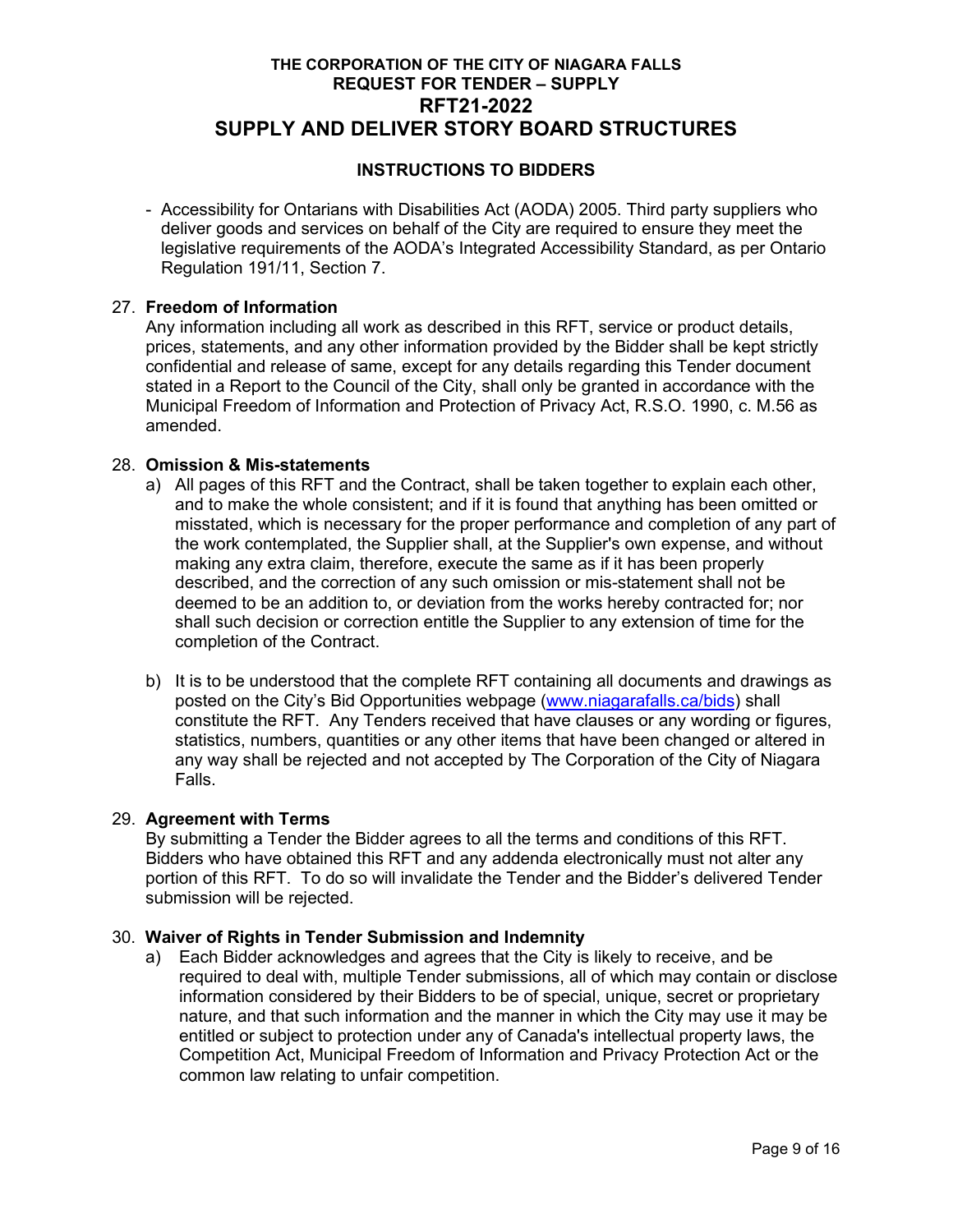# **INSTRUCTIONS TO BIDDERS**

- b) The City will not accept any Tender submission that is subject to a reservation by the Bidder of any such rights, and each Bidder, by virtue of submitting a Tender submission pursuant to this RFT, expressly waives any and all protection to which the Bidder might otherwise be entitled in respect of that Tender submission under all of the foregoing laws, and expressly releases the City and its staff, as well as the qualified Bidders from any claims, actions, suits and proceedings whatsoever for the infringement of any intellectual property right or for the use of any secret or proprietary information disclosed to the City in that Tender submission.
- c) Each Bidder shall indemnify and save harmless The Corporation of the City of Niagara Falls and its staff, against all claims, actions, suits and proceedings brought by any person in respect of the infringement or alleged infringement of any patent,

copyright, trademark or industrial design or the use or misuse in connection with their Tender submission, including any and all costs incurred by the City.

### 31. **Rights of the City**

- (a) The City reserves the right, in its absolute discretion to accept a Tender which it deems most advantageous to itself and the right to reject any Tenders, in each case without giving any notice. The lowest or any Tender will not be accepted. In no event will the City be responsible for the costs of the preparation of the submission of a Tender.
- (b) Tenders which contain conditions or otherwise fail to conform to the Instructions to Bidders may be disqualified or rejected. The City may, however, in its sole discretion, reject or retain for its consideration Tenders, which are non-conforming because they do not contain the content or form required by the Instructions to Bidders or for the failure to comply with the process for submission set out in these instructions to the Bidders.
- (c) Except as expressly and specifically permitted in the Instructions to Bidders, no Bidder shall have any claim for any compensation of any kind whatsoever, as a result of participating in this RFT process and by submitting a Tender each Bidder shall be deemed to have agreed that it has no claim.
- (d) The awarding of an Agreement to a Supplier shall not be a guarantee of exclusivity. The City of Niagara Falls reserves the right to issue an Agreement to one Supplier, or to two or more Suppliers or to cancel this RFT for reasons that are in the best interest of and provide the City the best value for the City. The Bidder by submitting a Tender in response to this RFT acknowledges that the City has these rights.
- (e) The City reserves the sole and unfettered right to enter into negotiations with any Bidder who has submitted a Tender in response to this RFT for any terms, conditions or any other matters the City deems necessary. The receipt of any Tender in response to this RFT shall not be understood as a process directly leading to the issuance of an Agreement by the City.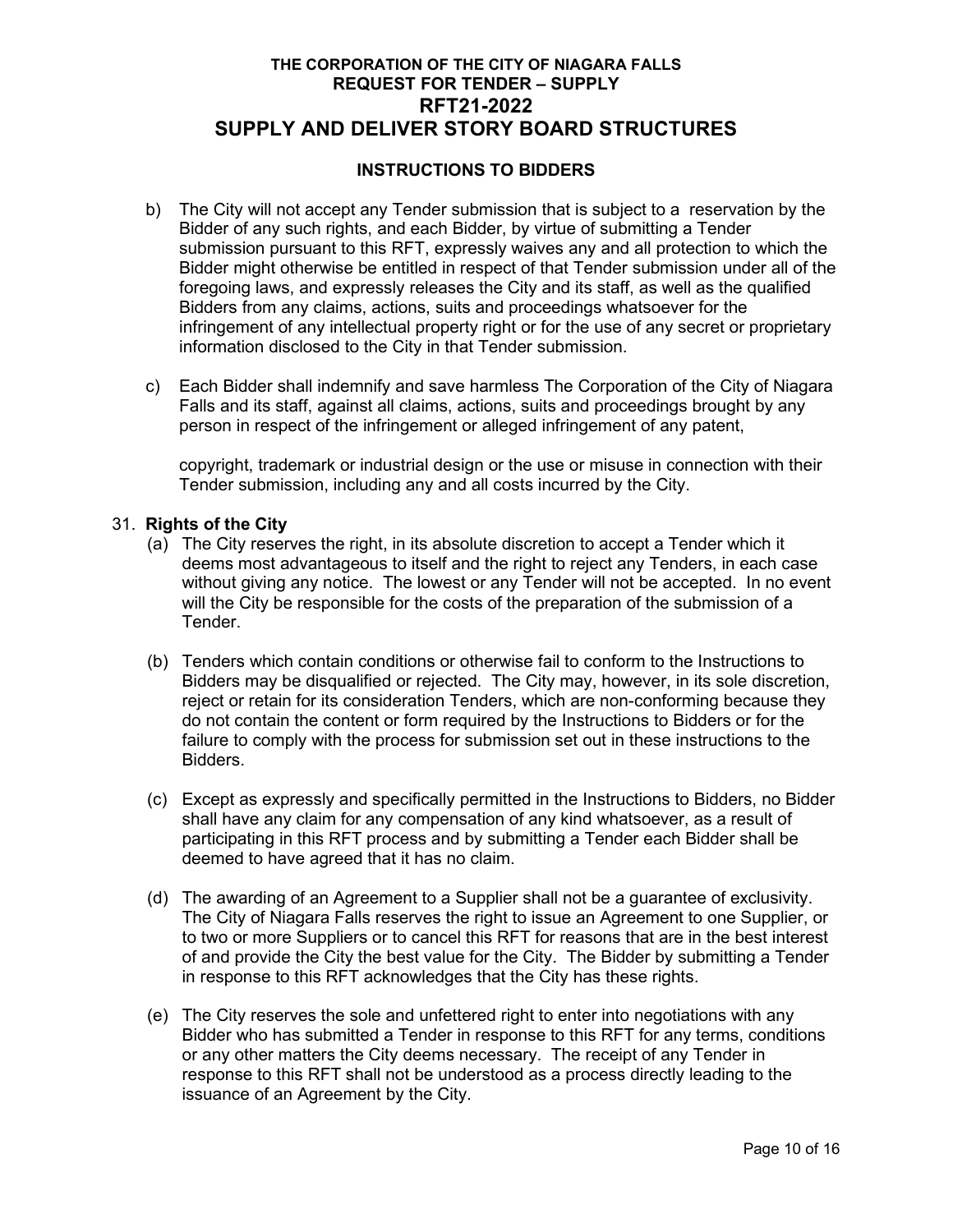# **INSTRUCTIONS TO BIDDERS**

## 32. **Rights to Tender Submission**

Upon receipt of the Bidder's Tender submission, the City shall retain the right to determine the use of the said submission for its own purposes. Bidders shall not use their Tender submission for any other purposes whatsoever, including revealing any content of their Tender submission or making copies for other agencies, firms or companies not being a legal part or division of the Bidder's company, unless permission for any such use is received in writing by the Bidder from the Corporation of the City of Niagara Falls. Bidders must make a request in writing to the City for the intended use of their Tender submission for any other purposes than as stated herein.

### 33. **Ownership and Disclosure of Tender Submission**

The documentation comprising any Tender submitted in response to this RFT, along with all correspondence, documentation and information provided to the City by any Bidder in connection with, or arising out of this RFT, once received by the City:

- a) Shall become the sole and unfettered property of the City and may be appended to the Agreement with the Successful Bidder;
- b) Shall become subject to the Municipal Freedom of Information and Protection of Privacy Act ("MFIPPA"), and may be released, pursuant to that Act.

Because of MFIPPA, prospective Bidders are advised to identify in their Tender submission any scientific, technical, commercial, proprietary or similar confidential information, the disclosure of which could cause them injury.

### 34. **Limitation and Waiver of Damages**

The Bidder, by submitting a Tender, agrees that it will not claim damages, for whatever reason, relating to the RFT or any resulting Contract or in respect of the competitive process. The Bidder, by submitting a Tender, also waives any claim for loss of profits if no Agreement is made between the Bidder and the City.

### 35. **Confidentiality of Information**

Except as noted, all communications between the Bidders and the City regarding this Request for Tender shall be treated as confidential, commencing the date of issuance of the Request for Tender to and after the receipt and opening of Tenders.The City, in its sole and unfettered discretion, may at any time reject any Tender from a Bidder without further consideration and terminate that Bidder's right to continue in the Request for Tender process in the event of any breach of confidentiality by the Bidder.

### 36. **Protection of the City**

The successful Supplier shall at all times well and truly save, defend, keep harmless and fully indemnify the City and its servants, employees and agents, from and against all actions, suits, claims, demands, loss, costs, charges, damages and expense, brought or made against or incurred by the City, its servants, employees or agents, in any way relating to goods, materials, articles or equipment, supplied, or the supplying thereof, or work or services, performed, or the performing thereof, pursuant to this RFT, or relating to inventions, copyrights, trademarks or patents, or rights thereto, used in supplying such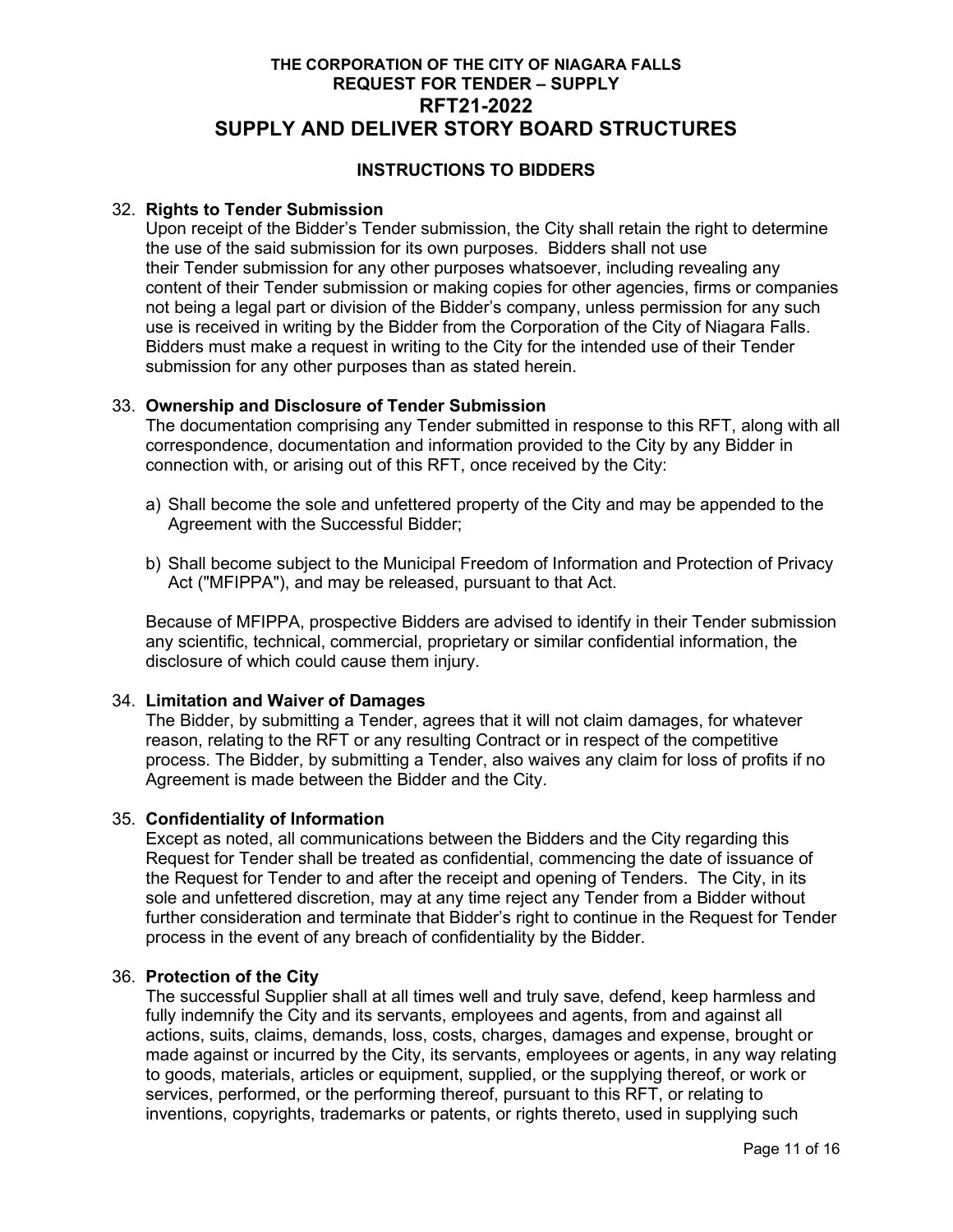# **INSTRUCTIONS TO BIDDERS**

goods, materials, articles, equipment, or in performing such work or services or arising out of the subsequent use or operation of such goods, materials, articles, equipment or work.

## **EVALUATION AND AWARD**

### 1. **Order of Precedence**

In the event of any inconsistency or conflict in the contents of the following documents, such documents shall take precedence and govern in the following descending order:

- Agreement as issued by the City including all attachments thereto.
- Addenda to the RFT (if any)
- The RFT including all appendices and attachments.
- The Tender's submission.

### 2. **Reasons for Rejection of the Bidders Submission:**

- a) All Form of Tender pages not completed and not signed by the Bidder in the stated place.
- b) All required pricing and information not stated on the Form of Tender pages and any other pages of this RFT.
- c) Any erasures, alterations or cross-outs must be initialed in ink or verifiable electronic signature by the Bidder.
- d) All Addenda requirements not included.
- e) The first page of all Addenda, completed and signed by the Bidder, not included.
- f) All other reasons as stated in this Request for Tender Supply.

### 3. **Vendor Performance**

The Corporation may, in its sole discretion, reject a Tender submission if a Bidder:

- a) has, at any time, threatened, commenced or engaged in legal claims or litigation against the Corporation;
- b) is involved in a claim or litigation initiated by the Corporation;
- c) previously provided goods or services to the Corporation in an unsatisfactory manner;
- d) has failed to satisfy an outstanding debt to the Corporation;
- e) has a history of illegitimate, frivolous, unreasonable or invalid claims;
- f) provides incomplete, unrepresentative or unsatisfactory references; or
- g) has engaged in conduct that leads the Corporation to determine that it would not be in the Corporation/s best interests to accept the Tender submission.

### 4. **Suspension of Activity**

a) All Bidders are advised and put on notice that notwithstanding anything else contained in this RFT that all Bidders are forewarned and advised that if the City chooses not to proceed with the RFT process or any subsequent procurement process or any stage including, without limitation, the completion of the RFT process, the commencement, implementation or completion of any Tender process or other procurement process and/or the award, negotiation or the finalization of any

 Agreement or Contract and that accordingly, all Bidders acknowledge and agree that if any such processes are suspended, terminated or cancelled at any time or times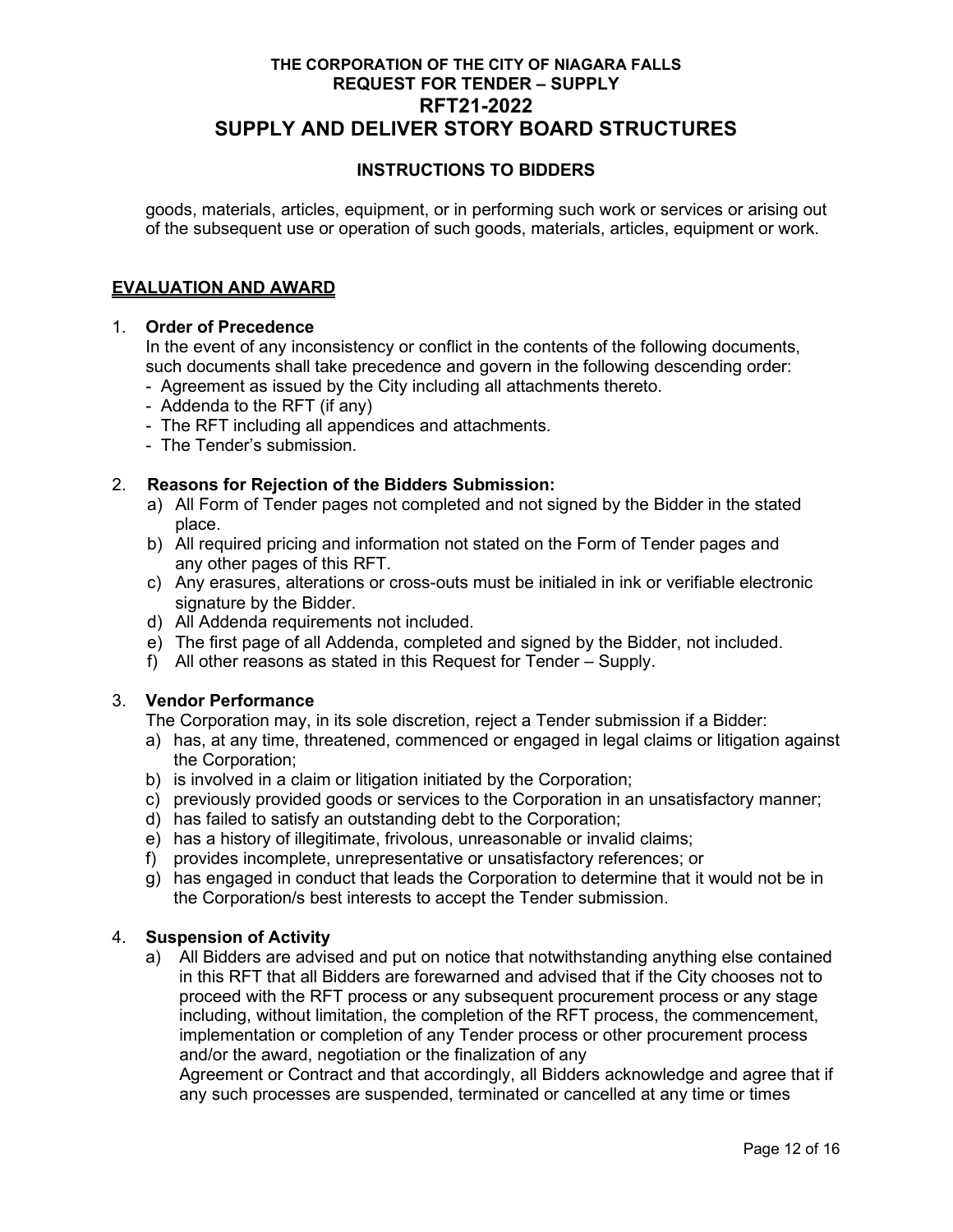# **INSTRUCTIONS TO BIDDERS**

during any stage of the RFT or subsequent procurement process (if any) by the City, then the Bidders shall have no claim against the City for any costs, expenses, losses including loss of profits, liabilities or damages whatsoever.

- b) The City reserves the right to exercise complete and unfettered discretion in all aspects of the conduct of the RFT and any subsequent procurement process, the assessment and evaluation of Tender submissions, including the determination of criteria and the selection, if any, of a successful Bidder, without incurring any liability whatsoever to any Bidder, including any liability for costs, expenses, losses or damages, and without giving any reasons therefore.
- c) Without limiting the generality of the foregoing, the City, in its sole and unfettered discretion, reserves the right to change the dates, schedules and deadlines set out in this RFT, or to change the scope of the project, or to cancel the RFT or the project, without stating reasons therefore and, accordingly, the City also reserves the right to accept or to reject any or all of the Tender submissions and the City reserves the right to proceed as, in its sole and unfettered discretion, following receipt of the Tender submissions, including, without limitation, issuing a second or more, or a modified RFT for the project or entering into contract negotiations with any Bidder.
- d) The lowest priced Tender submission received will not necessarily be accepted.
- e) The issuance of this RFT and the receipt of any Tender submission by any Bidder do not commit the City to award a Contract or to pay any costs incurred in the preparation of any Tender by any Bidder, or in any Bidder's attendance at any meetings with the City.

### 5. **Tender Opening Results**

No Tender contract information will be provided prior to the issuance of a City staff report to the elected Council of the City recommending an award (if any) for the work stated in this RFT.

### 6. **Inducements**

Any Bidder who offers any kind of a reward to any person having influence over the administration of this Tender during the administration of the Tender shall have their Tender disqualified.

# 7. **Tender Award**

The award of this Tender is subject to the Owner obtaining approval from the City of Niagara Falls City Council. If approved by City of Niagara Falls City Council, an Agreement will be issued by the City to the awarded supplier.

# 8. **Announcement by the City**

No announcement concerning information about any Tender submission received by the City or about the evaluation process of the City in determining a successful Bidder (if any) will be made until a Report is issued to City Council recommending an award. Any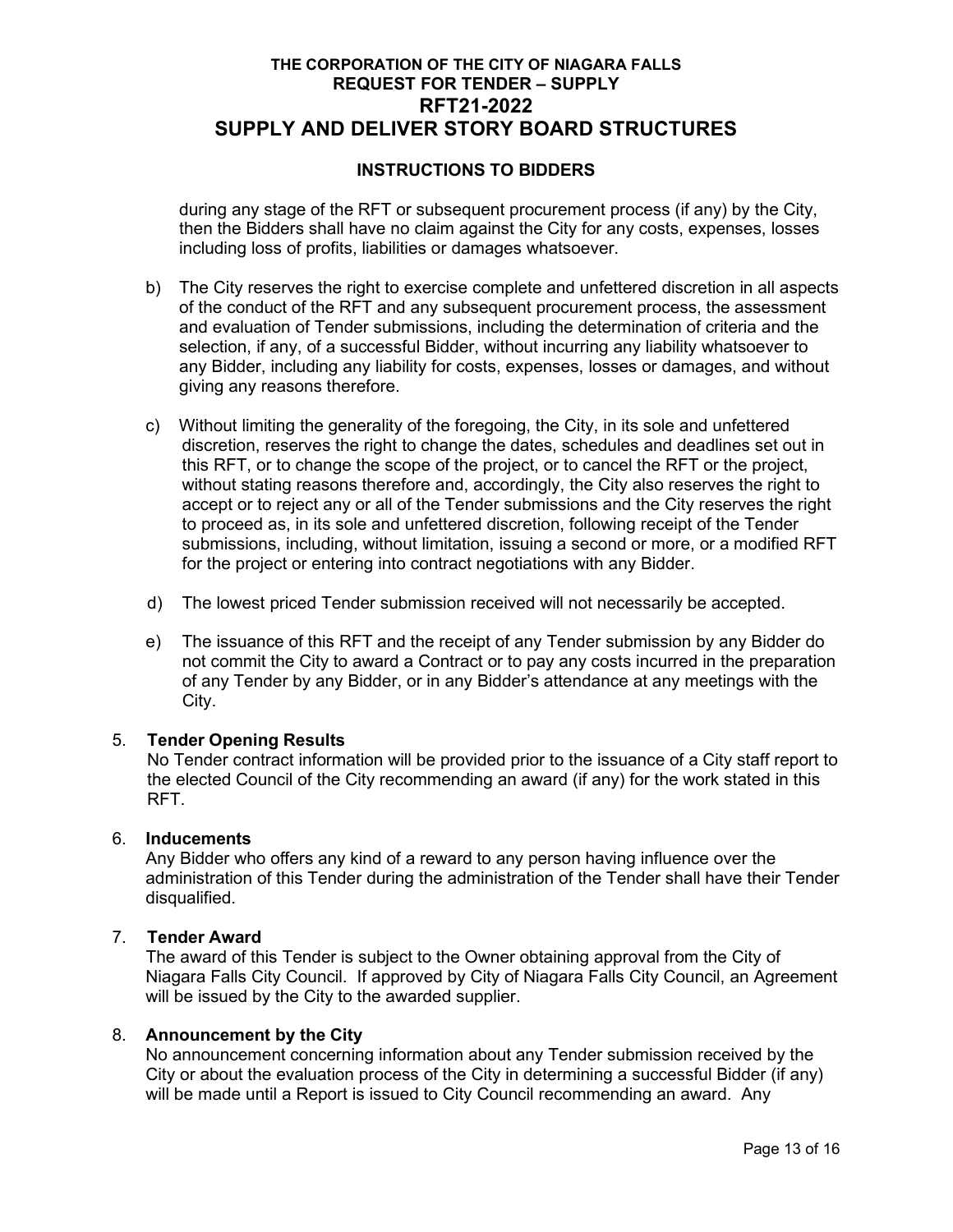# **INSTRUCTIONS TO BIDDERS**

notification of award shall be in accordance with the Municipal Freedom of Information and Protection of Privacy Act R.S.O. 1990, c. M.56 as amended.

## 9. **Agreement in Writing Only**

No verbal arrangement or agreement, relating to the goods, materials, articles, equipment, work or services, specified or called for under this RFT, will be considered binding, and every notice, advice or other communication pertaining thereto, must be in writing and signed by Contact for Enquiries.

# 10. **Time is of the Essence**

The City shall have the right to cancel at any time any Agreement or any part of any Agreement resulting from this RFT in respect to the SUPPLY covered thereby, not delivered or performed by the specified time in this RFT, without incurring any liability whatsoever in respect hereto.

### 11. **Decision by City**

The Bidder agrees by submitting a Tender submission in response to this RFT that the City has no obligation to reveal its decision in selecting a successful Bidder.

## 12. **Delivery Information**

- a) The prices stated in this RFT cover the goods, materials, work, services, articles or equipment, referred to herein, being delivered F.O.B. destination, freight, express, duty and all other charges prepaid, unless otherwise indicated herein. A detailed delivery ticket or piece tally, showing the exact quantity of goods, materials, articles or equipment, shall accompany each delivery thereof. A storekeeper's or other receiver's receipt shall not bind the City to accept the goods, materials, articles or equipment covered thereby, or the particulars of the delivery ticket or piece tally therefor.
- b) In the event that goods, materials, articles or equipment, specified or called for herein, are to be furnished from a point outside Canada at a price which is expressly not to include importation charges into Canada or delivery in the Niagara Falls area, the Canada Customs Invoice in quadruplicate, with Bill of Lading, Export Entry form, Express receipt of advice of shipment by Parcel Post, shall be delivered to the Finance Department, P.O. Box 1023, Niagara Falls, Ontario, Canada, L2E 6X5.
- c) Should an additional tax or duty or any variation in any tax or duty, become directly applicable to goods, materials, articles or equipment, specified or called for in this RFT, subsequent to its submission by the Bidder and before the delivery of the goods, materials, articles or equipment, or the completion of the work or services covered thereby, pursuant to an official order issued by the City the appropriate increase or decrease in the price of such goods, material, articles or equipment, shall be made to compensate for such changes as of the effective date thereof.
- d) Unless otherwise stated, all goods, materials, articles or equipment supplied, and all work or services, performed, pursuant to this condition shall be subject to inspection by the City at the point of unloading or the site of the work or services. No extra charge shall be made by the Supplier for packaging, packing or containers, unless otherwise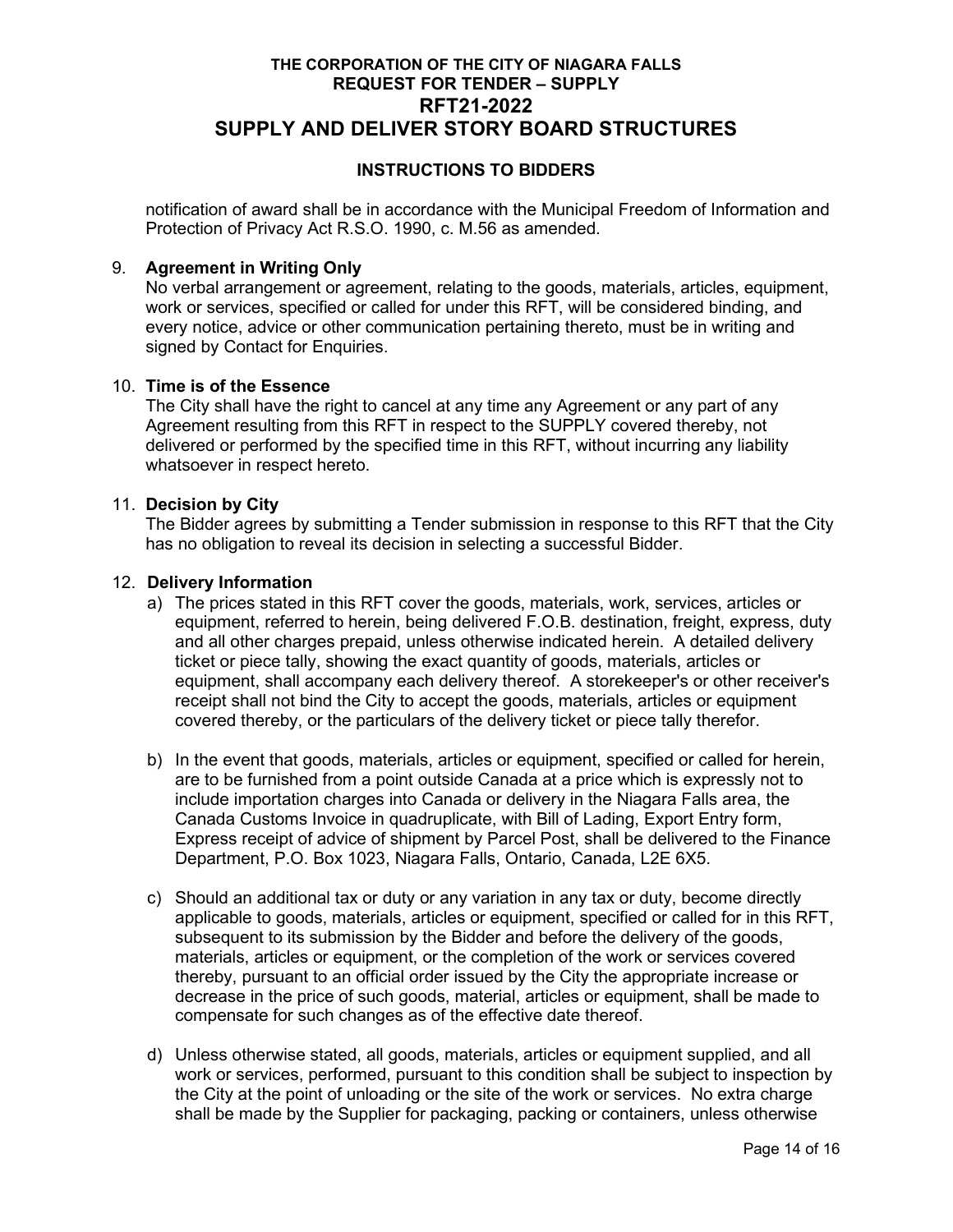# **INSTRUCTIONS TO BIDDERS**

indicated herein.

e) The Bidder agrees that the goods, materials, articles, equipment, work or services, specified or called for in or under this RFT, will be delivered or completed within the period set out herein as the guaranteed period of delivery or completion after receipt of an official order therefor.

### 13. **Payment Schedule**

- a) The normal payment term offered by the City of Niagara Falls is net 28 days. Payment term shall only be modified at the sole discretion of the City to take advantage of discounts for prompt payment or for other terms that shall be deemed to be in the best interests of the City.
- b) Invoices must be submitted to the Accounts Payable Division by email: [ap@niagarafalls.ca,](mailto:ap@niagarafalls.ca) or City Hall, 4310 Queen St., Niagara Falls, ON, L2E 6X5.
- c) The Bidder agrees that the City shall be entitled to the discounts stated herein if the payment of invoices for the goods, materials, articles or equipment specified or called for in or under this RFT, is made with the period specified herein after acceptance or satisfactory completion thereof, as the case may be, and the receipt by the City of the invoice therefor.
- d) The City shall not pay the final invoice to the supplier for the goods, materials, articles or equipment stated in this RFT until the City is fully satisfied that all terms and conditions stated in this RFT are delivered to the complete satisfaction of the City.

### 14. **Additional Requirements**

The Corporation of the City of Niagara Falls reserves the right to add or delete items listed herein following award of any Contract resulting from this RFT. Unit prices stated by the Bidder shall apply.

#### 15. **Standards and Legislation: Failure to Comply**

The successful Bidder may be required to provide written documentation that all materials proposed meet Municipal, Provincial and Federal Government standards, legislation and laws. Also, the successful Bidder must comply with all laws, legislation, regulations, and provisions of the Federal, Provincial, Municipal Governments or any governmental agency as they pertain to the work described herein. Failure by the successful Bidder to comply with these laws, legislation, regulations and provisions shall be just cause for the City, at its discretion, to stop performance of the Contract resulting

from this RFT, until such time as the successful Supplier complies with these laws etc. Also, the City may, at its discretion, award the Contract to any other supplier or may reissue the RFT. The City may assess against the Supplier any damages whatsoever as a result of failure to comply.